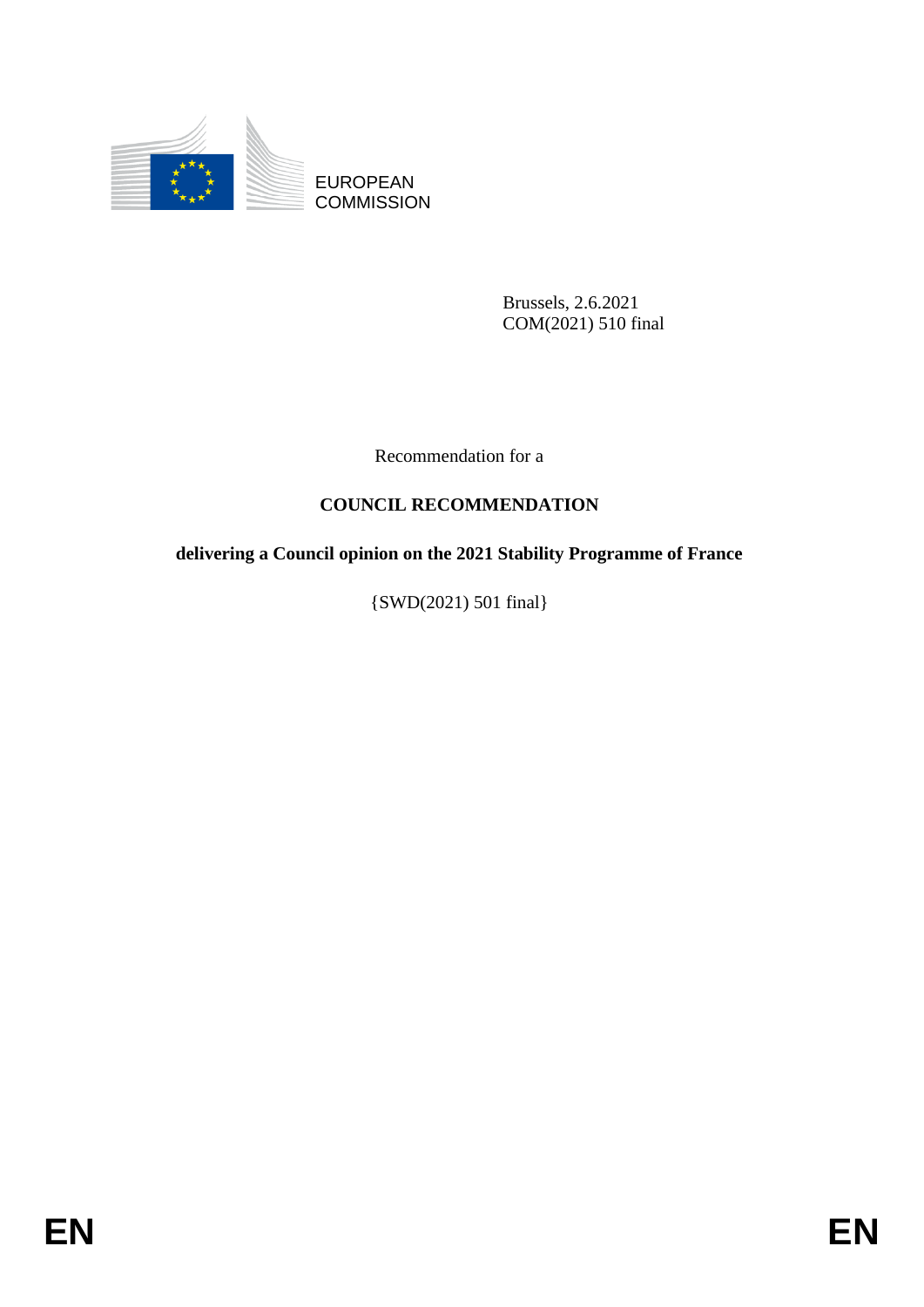### Recommendation for a

## **COUNCIL RECOMMENDATION**

### **delivering a Council opinion on the 2021 Stability Programme of France**

#### THE COUNCIL OF THE EUROPEAN UNION,

Having regard to the Treaty on the Functioning of the European Union,

Having regard to Council Regulation (EC) No 1466/97 of 7 July 1997 on the strengthening of the surveillance of budgetary positions and the surveillance and coordination of economic policies<sup>1</sup>, and in particular Article  $5(2)$  thereof,

Having regard to the Recommendation of the European Commission,

Having regard to the resolutions of the European Parliament,

After consulting the Economic and Financial Committee,

Whereas:

- (1) On 20 March 2020, the Commission adopted a Communication on the activation of the general escape clause<sup>2</sup> of the Stability and Growth Pact.<sup>3</sup> In its Communication, the Commission set out its view that, given the expected severe economic downturn resulting from the COVID-19 outbreak, the conditions to activate the general escape clause were met. On 23 March 2020, the Ministers of Finance of the Member States agreed with the assessment of the Commission. The general escape clause has granted Member States budgetary flexibility to deal with the crisis. It has facilitated the coordination of budgetary policies in times of severe economic downturn. Its activation allows for a temporary departure from the adjustment path towards the medium-term budgetary objective of each Member State, provided this does not endanger fiscal sustainability in the medium term. On 17 September 2020, in its Annual Sustainable Growth Strategy, the Commission announced that the general escape clause would remain active in 2021.<sup>4</sup>
- (2) On 20 July 2020, the Council recommended France<sup>5</sup> to take all necessary measures, in line with the general escape clause, to effectively address the pandemic, sustain the economy and support the ensuing recovery. It also recommended France to pursue,

 $\overline{a}$ 

<sup>&</sup>lt;sup>1</sup> OJ L 209, 2.8.1997, p. 1.<br><sup>2</sup> The clause as set out in

<sup>2</sup> The clause, as set out in Articles 5(1), 6(3), 9(1) and 10(3) of Regulation (EC) 1466/97 and Articles 3(5) and 5(2) of Regulation (EC) 1467/97, facilitates the coordination of budgetary policies in times of severe economic downturn.

<sup>&</sup>lt;sup>3</sup> Communication from the Commission to the Council on the activation of the general escape clause of the Stability and Growth Pact, Brussels, 20.3.2020, COM(2020) 123 final.

<sup>&</sup>lt;sup>4</sup> Communication from the Commission on Annual Sustainable Growth Strategy 2021, Brussels, 17.9.2020, COM(2020) 575 final.

<sup>&</sup>lt;sup>5</sup> Council Recommendation of 20 July 2020 on the National Reform Programme of France and delivering a Council opinion on the 2020 Stability Programme of France, OJ C 282, 26.8.2020, p. 62.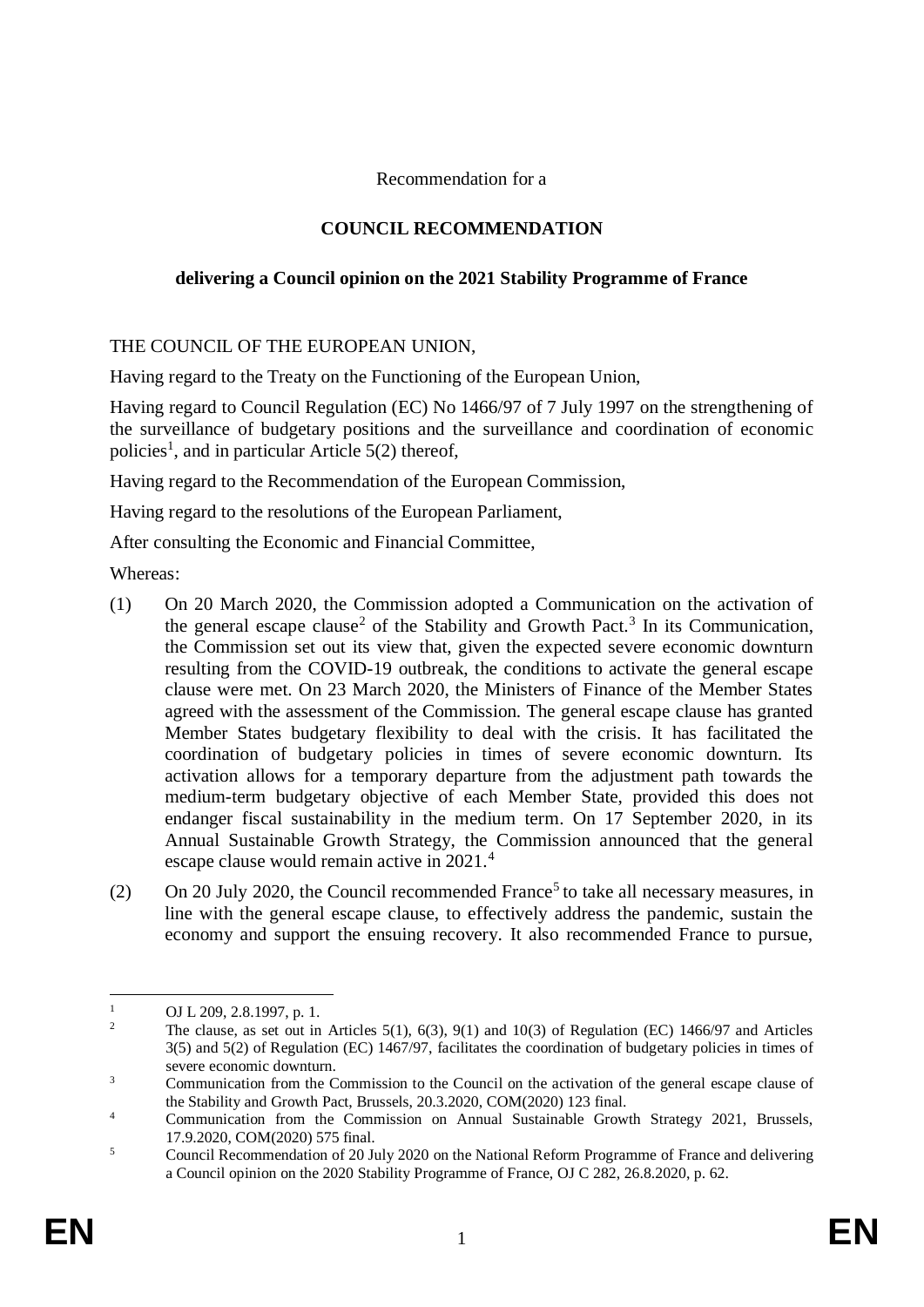when economic conditions allow, fiscal policies aimed at achieving prudent mediumterm fiscal positions and ensuring debt sustainability, while enhancing investment.

- (3) The Council Recommendation on the economic policy of the euro area indicates that fiscal policies remain supportive in all euro area Member States throughout 2021 and that policy measures should be tailored to country-specific circumstances and be timely, temporary and targeted.<sup>6</sup> When the epidemiological and economic conditions allow, emergency measures should be phased out, while combatting the social and labour-market impact of the crisis. Fiscal policies should be pursued that are aimed at achieving prudent medium-term fiscal positions and ensuring debt sustainability, while enhancing investment. Member States should pursue reforms that strengthen the coverage, adequacy, and sustainability of health and social protection systems for all.
- (4) On 18 November 2020, the Commission adopted its Opinions on the 2021 Draft Budgetary Plans of the euro area Member States, which were based on a qualitative assessment of the fiscal measures. The Commission was of the opinion that the Draft Budgetary Plan of France was overall in line with the fiscal policy recommendations adopted by the Council on 20 July 2020, and that most of the measures included in the plan supported economic activity against the background of considerable uncertainty. However, some measures did not appear to be temporary or matched by offsetting measures.
- (5) Next Generation EU, including the Recovery and Resilience Facility, will ensure a sustainable, inclusive and fair recovery. Regulation (EU) 2021/241 establishing the Recovery and Resilience Facility<sup>7</sup> came into force on 19 February 2021. This Facility will provide financial support for the implementation of reforms and investment, entailing a fiscal impulse financed by the EU. It will contribute to the economic recovery, to the implementation of sustainable and growth-enhancing reforms and investment, notably to promote the green and digital transitions, and it will strengthen the economies' resilience and potential growth. In turn, it will also help public finances to return to more favourable positions in the near term and will contribute to strengthening sustainable public finances, growth and job creation in the medium and long term.
- (6) On 3 March 2021, the Commission adopted a Communication providing further policy orientations to facilitate the coordination of fiscal policies and the preparation of Member States' Stability and Convergence Programmes.<sup>8</sup> The overall fiscal stance, taking into account national budgets and the Recovery and Resilience Facility, should remain supportive in 2021 and 2022. At the same time, given the expectation of economic activity gradually normalising in the second half of 2021, Member States' fiscal policies should become more differentiated in 2022. Member States' fiscal policies should take into account the state of the recovery, fiscal sustainability and the need to reduce economic, social and territorial divergences. In view of the need to support a sustainable recovery for the EU, Member States with low sustainability risks should gear their budgets towards maintaining a supportive fiscal policy in 2022, taking into account the impact of the Recovery and Resilience Facility. Member States with high debt levels should pursue prudent fiscal policies, while preserving

 $\sqrt{6}$ <sup>6</sup> Pending final adoption by the Council, after endorsement by the European Council. The text agreed by the Eurogroup on 16 December 2020 is available at: https://data.consilium.europa.eu/doc/document/ST-14356-2020-INIT/en/pdf

 $\frac{7}{8}$  [OJ](https://eur-lex.europa.eu/legal-content/EN/TXT/PDF/?uri=OJ:L:2021:057:FULL&from=EN) L57, 18.2.2021, p.17.

<sup>8</sup> Communication from the Commission to the Council on one year since the outbreak of COVID-19: fiscal policy response, Brussels, 3.3.2021, COM(2021) 105 final.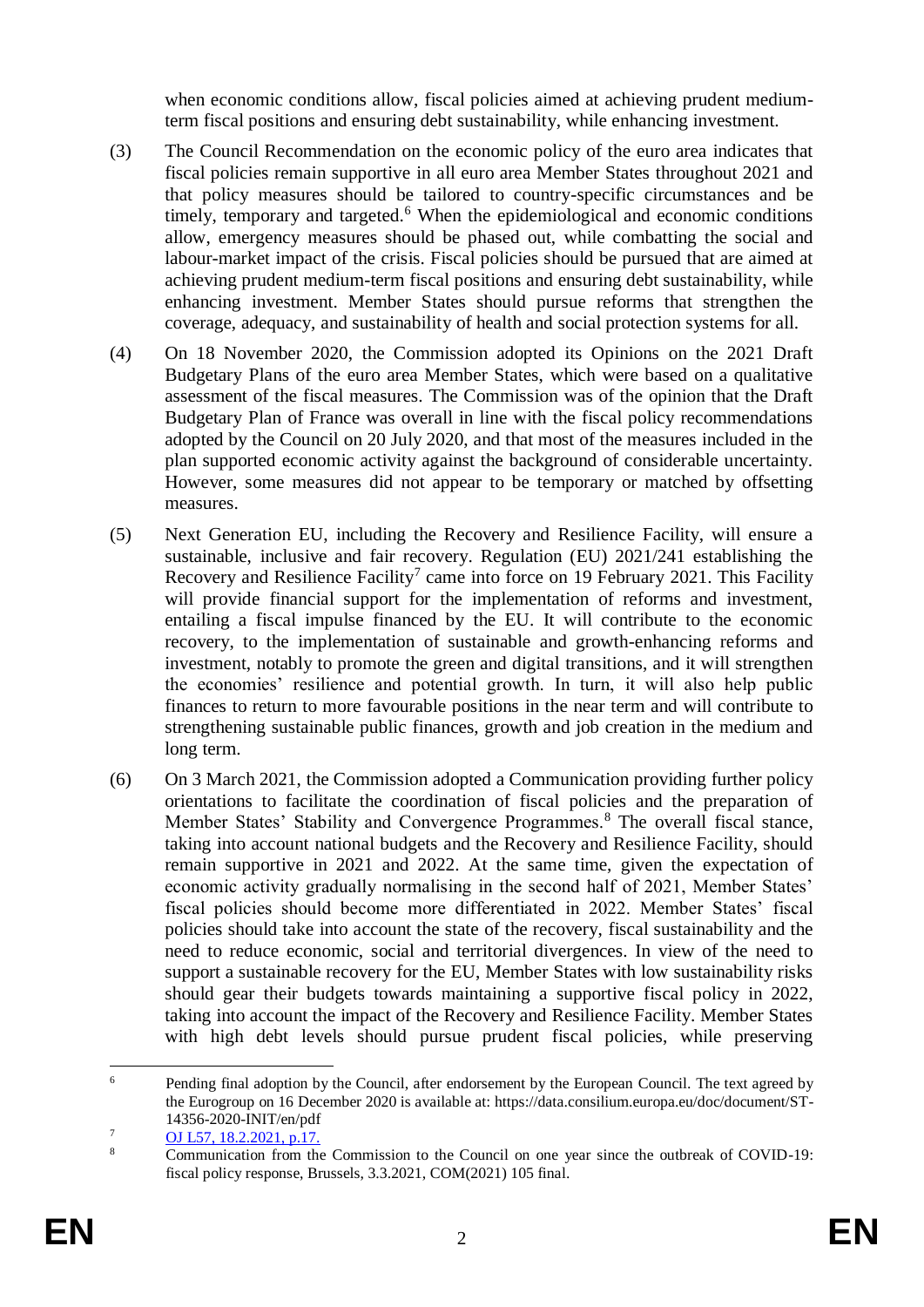nationally-financed investment and making use of grants under the Recovery and Resilience Facility to fund additional high-quality investment projects and structural reforms. For the period beyond 2022, fiscal policies should continue to take into account the strength of the recovery, the degree of economic uncertainty and fiscal sustainability considerations. A refocusing of fiscal policies towards achieving prudent medium-term fiscal positions, including by phasing out support measures in due course, will contribute to ensuring fiscal sustainability in the medium term.

- (7) The Communication of 3 March 2021 also announced the Commission's view that the decision on the deactivation or continued application of the general escape clause should be taken as an overall assessment of the state of the economy, with the level of economic activity in the EU or euro area compared to pre-crisis levels (end-2019) as key quantitative criterion. On the basis of the Commission's 2021 spring forecast, on 2 June the Commission considered that the conditions to continue to apply the general escape clause in 2022 and to deactivate it as of 2023 were met. Country-specific situations will continue to be taken into account after the deactivation of the general escape clause.<sup>9</sup>
- (8) On 30 April 2021, France submitted its 2021 Stability Programme, in line with Article 4 of Regulation (EC) No 1466/97.
- (9) In 2020, based on data validated by Eurostat, France's general government deficit was 9.2% of GDP, while general government debt increased to 115.7% of GDP. The annual change in the primary budget balance amounted to -6.2% of GDP, including discretionary budgetary measures of 3.3% in support of the economy and the operation of automatic stabilisers. France also provided liquidity support to companies and households (such as guarantees and tax deferrals, which do not have a direct and immediate budgetary impact) estimated at 17.4% of GDP.

On 2 June 2021, the Commission issued a report under Article 126(3) TFEU. This report discusses the budgetary situation of France, as its general government deficit in 2020 exceeded the 3% of GDP Treaty reference value, while its general government debt exceeded the 60% of GDP Treaty reference value and did not diminish at a satisfactory pace. The report concluded that the deficit criterion was not fulfilled and the debt criterion was not complied with.

- (10) The macroeconomic scenario underpinning the budgetary projections is cautious in 2021 and 2022. The Stability Programme projects GDP growth at 5% and 4% in 2021 and 2022 respectively, whereas the Commission expects GDP to expand by 5.7% and 4.2% in the same years. For 2021, the higher growth expected by the Commission is due to higher domestic and net exports contribution to growth than in the Programme. Specifically, the Commission envisages a less dynamic private consumption, whereas investment and exports are expected to expand more quickly than in the macroeconomic scenario in the Stability Programme. For 2022, the higher growth projected by the Commission is mainly due to a higher contribution of net exports to growth, whereas the overall contribution of domestic demand is set to be broadly similar to that in the Programme.
- (11) In its 2021 Stability Programme, the government plans a decrease in the general government deficit from 9.2% of GDP in 2020 to 9.0% of GDP in 2021, while the debt ratio is planned to increase to 117.8% of GDP in 2021. According to the

 $\alpha$ Communication from the Commission on Economic policy coordination in 2021: overcoming COVID-19, supporting the recovery and modernising our economy, Brussels, 2.6.2021, COM(2021)500 final.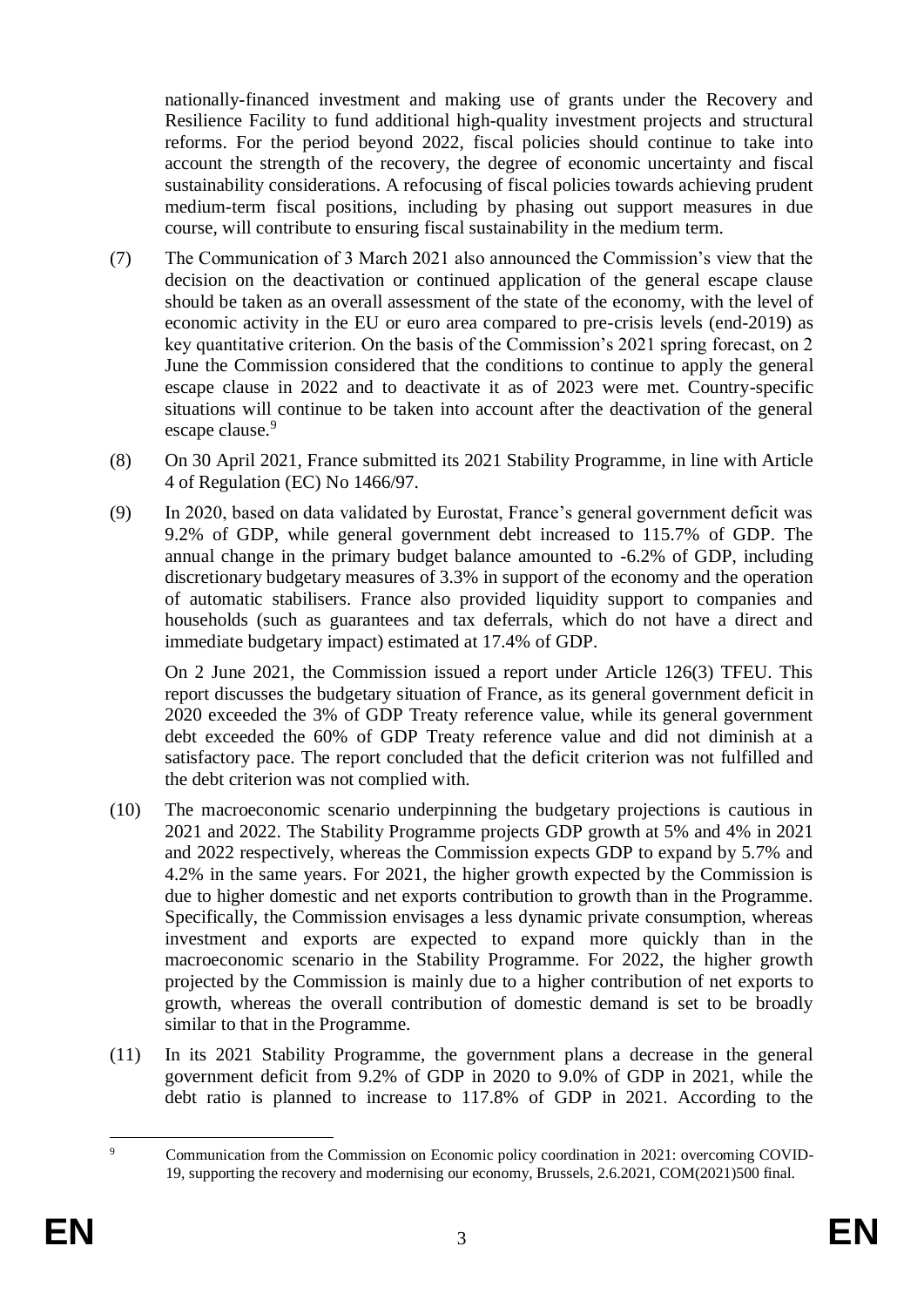programme, the change in the primary budget balance in 2021 compared with the precrisis level (2019) is set to amount to -6.2% of GDP, reflecting the discretionary budgetary measures of 4.0% of GDP in support of the economy and the operation of automatic stabilisers. These projections are in line with the Commission's 2021 spring forecast.

- (12) In response to the COVID-19 pandemic and related economic downturn, France has adopted budgetary measures to strengthen the capacity of its health system, contain the pandemic and provide relief to those individuals and sectors that have been particularly affected. This forceful policy response has cushioned the contraction in GDP, which, in turn, curtailed the increase in government deficit and public debt. Fiscal measures should maximise support to the recovery without pre-empting future fiscal trajectories. Therefore, measures should avoid creating a permanent burden on public finances. When Member States introduce permanent measures, they should properly fund them to ensure budgetary neutrality in the medium term. The measures taken by France in 2020 and 2021 have been in line with the Council Recommendation of 20 July 2020. Some of the discretionary measures adopted by the government in 2020 and 2021, and announced for 2022, do not appear to be temporary or matched by offsetting measures. Beyond the horizon of the Commission's forecast, in 2023, the remaining impact of those non-temporary measures is preliminarily estimated at around 1% of GDP, mainly consisting of a permanent reduction in taxes on production, the increase of civil servant wages, mainly in the healthcare system as well as capital transfers. Those non-temporary measures also include investment of approximately  $\frac{1}{10}$ % of GDP, which is expected to support medium-term potential growth, and thus sustainability.
- (13) The 2021 Stability Programme assumes investment and reforms financed by grants under the Recovery and Resilience Facility amounting to 0.7% of GDP in 2021 and 0.9% as of 2022. The Commission's spring forecast includes in its budgetary projections estimated grants of 0.8% and 0.4% of GDP in 2021 and 2022, respectively.
- (14) The established indicators of fiscal adjustment set out in Regulation (EC) No 1466/97 need to be considered in the context of the current circumstances. First, there is significant uncertainty surrounding output gap estimates. Second, there is a need for fiscal policy to stand ready to rapidly adapt to the evolution of the pandemic, shifting from emergency relief to more targeted measures once health risks diminish. Third, the current context is characterised by a significant policy response to support economic activity. In the presence of sizeable transfers from the EU budget (such as those from the Recovery and Resilience Facility), the established indicators do not capture the full impulse provided by fiscal policies to the economy. Against this background, the structural balance does not appear adequate in the current circumstances. The expenditure benchmark, in turn, needs to be adapted<sup>10</sup> and complemented with additional information in order to fully gauge the fiscal policy orientation.

First, similarly to the approach pursed in the assessment of the 2021 Draft Budgetary Plans, temporary emergency measures have been excluded from the expenditure aggregate. These crisis-related temporary emergency measures support health systems and compensate workers and firms for the losses in income due to lockdowns and

 $10<sup>1</sup>$ In particular, the 4-year smoothing of investment used in the expenditure benchmark does not allow assessing properly the fiscal support to the recovery provided by nationally financed investments.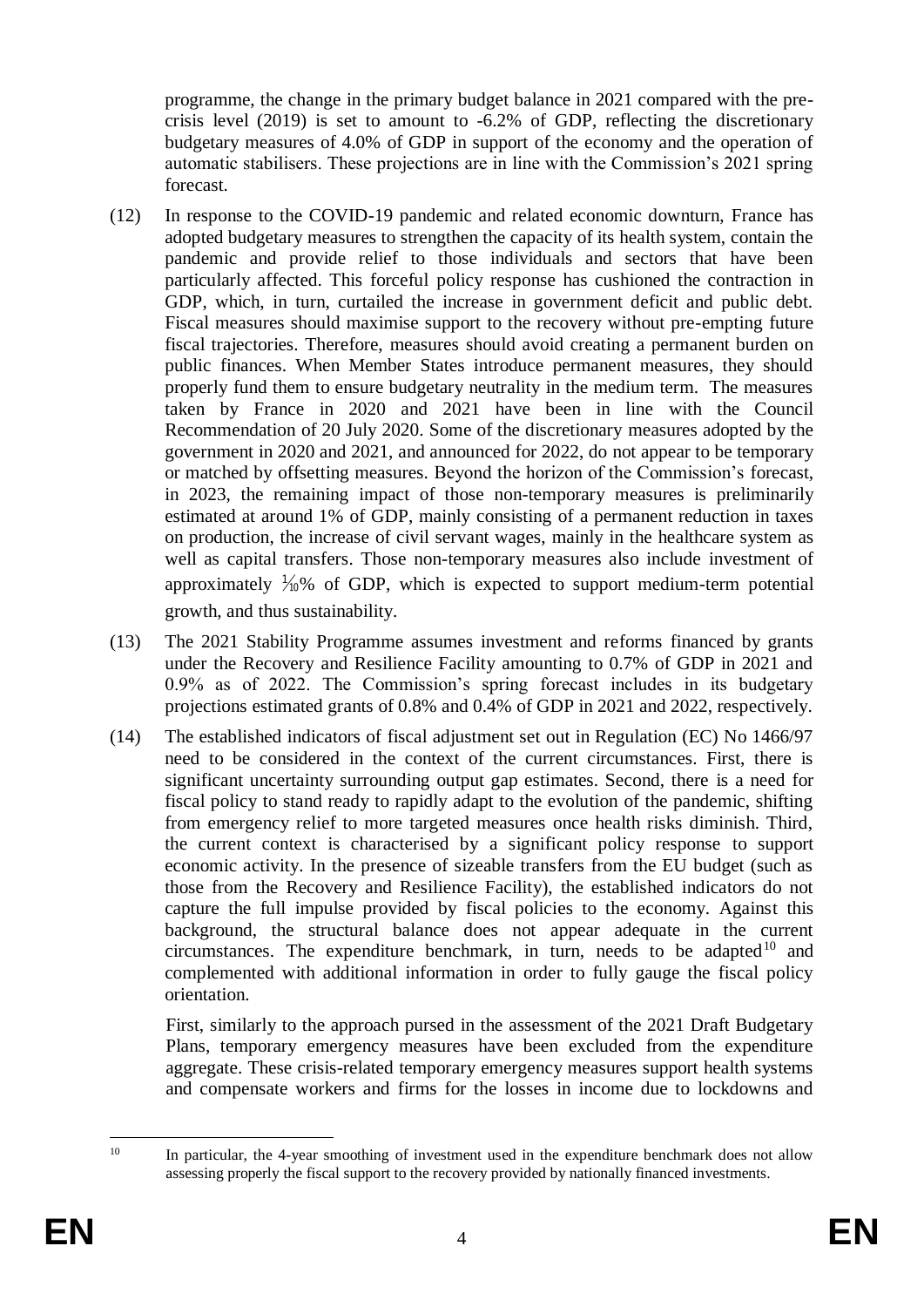supply chain disruptions; their reversal by the public authorities is contingent on the return of the public health and economic situation to normality.

Second, to assess the overall fiscal stance at the current juncture, the sizeable transfers from the EU budget (such as those from the Recovery and Resilience Facility) should be included in the relevant expenditure aggregate.

Therefore, the fiscal stance is then measured by the change in primary expenditure (net of discretionary revenue measures and excluding crisis-related temporary emergency measures) including expenditure financed by grants under the Recovery and Resilience Facility and other EU funds.

Going beyond the overall fiscal stance, the analysis also aims at assessing whether national fiscal policy is prudent and its composition is conducive to a sustainable recovery consistent with the green and digital transitions. For that reason, particular attention is paid to the evolution of nationally financed primary current expenditure and investment.

(15) In its 2021 Stability Programme, France's general government deficit is planned to decrease to 5.3% of GDP in 2022, mainly due to a discontinuation of the temporary support measures adopted in 2020 and 2021. The general government debt ratio is planned to decrease to 116.3 % of GDP in 2022. While the debt projection is in line with the Commission' 2021 spring forecast, the deficit projection is above the Commission forecast, mainly due to the lower deficit expected by the Commission in 2021 and the slightly less favourable macroeconomic scenario in the Programme.

Based on the Commision's forecast, the overall fiscal stance as defined above – also including the impact on aggregate demand in 2022 from investment financed by both the national and the EU budgets, notably the Recovery and Resilience Facility  $-$  is estimated to be neutral<sup>11</sup>. The positive contribution of expenditure financed by Recovery and Resilience Facility grants and other EU funds is projected to decrease by 0.3 percentage points of GDP. Nationally financed investment is projected to provide an expansionary contribution of  $0.2$  percentage points of GDP.<sup>12</sup> Nationally financed primary current expenditure (net of discretionary revenue measures) is projected to provide an expansionary contribution of 0.2 percentage points of GDP.

- (16) The quality of Member States' budgetary measures appear particularly important. Fiscal structural reforms aimed at improving the composition of national budgets can support potential growth, create much-needed fiscal space and help ensuring fiscal sustainability over the longer term, including in view of climate change and health challenges. On the revenue side, the COVID-19 crisis has reinforced the importance of reforms for more efficient and fairer public revenue systems. On the expenditure side, it has made even more crucial to increase the level and quality of sustainable and growth-enhancing investments, consistent with serving the objectives of enhancing growth potential, economic and social resilience and the green and digital twin transition. The Recovery and Resilience Plans will allow improving the composition of national budgets.
- (17) According to the programme's medium-term budgetary plans, the general government deficit is planned to decrease from 4.4% in 2023, to 3.9% in 2024, 3.5% in 2025, 3.2%

 $\overline{11}$ <sup>11</sup> A negative sign of the indicator corresponds to an excess of the primary expenditure growth compared with medium-term economic growth, which indicates an expansionary fiscal policy.

<sup>&</sup>lt;sup>12</sup> Other nationally financed capital expenditure is projected to provide a neutral contribution.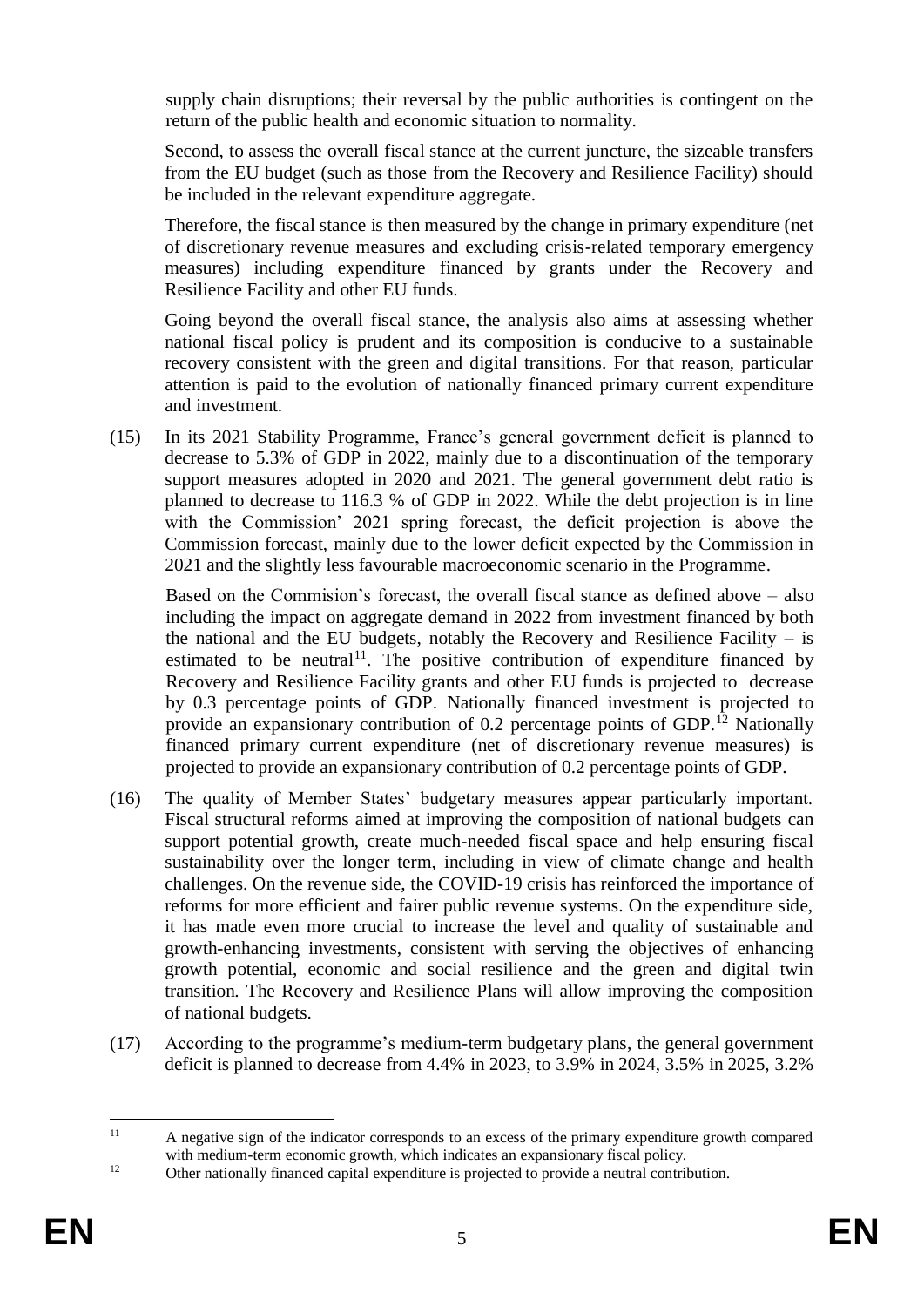in 2026. The general government deficit is planned to no longer exceed 3% of GDP in 2027 when it will reach 2.8% of GDP.

Based on the programme, the overall fiscal stance – also including the impact on aggregate demand from investment financed by both the national and the EU budgets, notably the Recovery and Resilience Facility – is estimated at 0.4% of GDP in 2023 and 2024 on average. The programme does not include the information required to estimate the contributions of EU-financed expenditure, nationally financed investment and nationally financed primary current expenditure to the overall fiscal stance.

The current estimate of the 10-year average nominal potential growth is  $2 \frac{1}{4} \frac{1}{2}$ . However, this estimate does not include the impact of the reforms that are part of the Recovery and Resilience Plan and can boost France's potential growth.

- (18) The general government debt ratio is planned to increase from 117.2% of GDP in 2023 to 118.0% in 2024 and to 118.3% of GDP in 2025, before reducing to 118.2% and 117.7% of GDP in 2026 and 2027, respectively. In light of the high debt ratio, which is projected to only gradually fall over time, France is considered to face high fiscal sustainability risks over the medium term, as per the latest debt sustainability analysis $14$ .
- (19) In view of the currently still exceptionally high degree of uncertainty, the fiscal policy guidance should remain predominantly qualitative. More precise quantified guidance for the later years should be provided in 2022, if the degree of uncertainty has sufficiently declined by then.

The Council has assessed the 2021 Stability Programme and the follow-up by France to the Council Recommendation of 20 July 2020.

#### HEREBY RECOMMENDS FRANCE TO:

- 1. In 2022, use the Recovery and Resilience Facility to finance additional investment in support of the recovery while pursuing a prudent fiscal policy. Preserve nationally financed investment.
- 2. When economic conditions allow, pursue a fiscal policy aimed at achieving prudent medium-term fiscal positions and ensuring fiscal sustainability in the medium term. At the same time, enhance investment to boost growth potential.

 $13$ <sup>13</sup> Estimated by the Commission, following the commonly agreed methodology.

<sup>14</sup> See Commission Staff Working Document – Statistical Annex providing background data relevant for the assessment of the 2021 Stability and Convergence Programmes